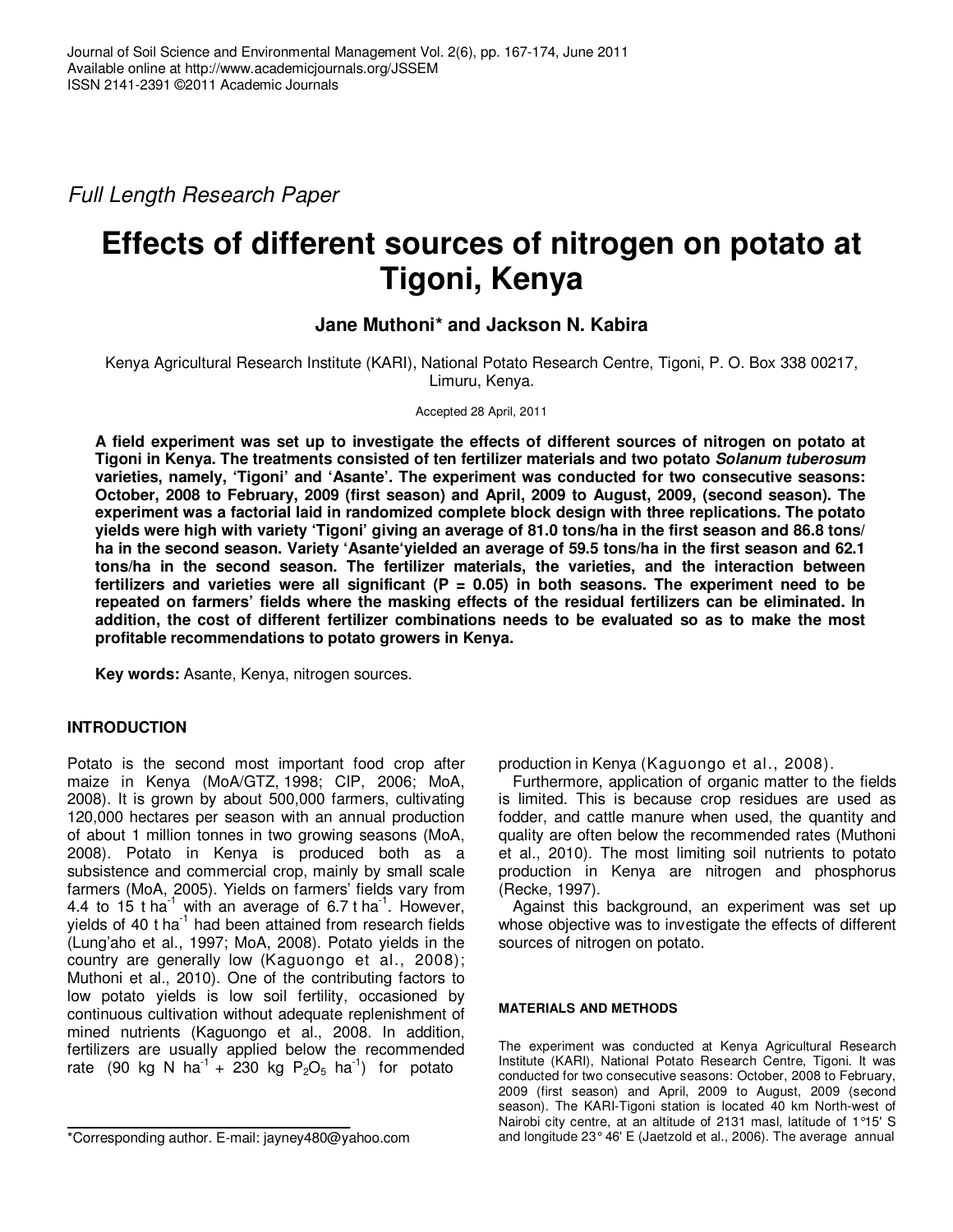| No. | <b>Fertilizer materials</b>                                | Application rate/ plot |
|-----|------------------------------------------------------------|------------------------|
|     | Di ammonium phosphate (DAP) (18:46:0)                      | 600 g                  |
| 2   | $DAP + Manuel$                                             | $300 g + 3 kg$         |
| 3   | Nitrogen Phosphorus Potassium (NPK) (20:20:20)             | 540 g                  |
| 4   | NPK + Manure                                               | $270 + 3$ kg           |
| 5   | Manure (1.8% N)                                            | 6 ka                   |
| 6   | Manure + Calcium ammonium nitrate (CAN) (26:0:0)           | $3$ kg + 173 g         |
| 7   | Triple super phosphate $(TSP)$ $(0:46:0) + CAN$ $(26:0:0)$ | $600 g + 346 g$        |
| 8   | $NPK + TSP$                                                | $540 g + 365 g$        |
| 9   | DAP (1/2 Rate)                                             | 300 <sub>g</sub>       |
| 10  | Control                                                    | Nil                    |

rainfall is 1096 mm with a bimodal distribution. Long rains season occurs between March and May while short rains season is between October and December (Jaetzold et al., 2006). The mean annual air temperature is 18°C and ranges between 12 and 24°C. Rainfall, temperature, and relative humidity during the study period were recorded. The soil type is humic nitosol (alfisol) derived from quartz trachyte (Jaetzold et al., 2006). The soil is very deep and well drained with a pH range of 4.3 to 5.82 (Muthoni and Kabira, 2010). The soil is of medium inherent fertility with organic carbon content of about 1.65%. Exchangeable bases of potassium, calcium and magnesium are moderately high with available potassium being about 1.7 % milliequivalent (Muthoni and Kabira, 2010). The treatment combinations consisted of ten fertilizer materials and two potato varieties, 'Asante' and 'Tigoni'. The manure was collected from open paddocks and was found to contain 1.8% nitrogen. The experiment was laid out in a factorial arrangement with potato varieties and fertilizer materials as factors giving a total of twenty treatment combinations. These treatment combinations were laid in a Randomized complete block design replicated three times. Blocking was introduced due to gradient /slope of the experimental site.

Each plot measured 4 m long x 3 m wide and contained four rows. Potatoes were planted at a spacing of 75 x 30 cm giving a total of 53 plants per plot. Fertilizer materials application rates were calculated on the basis of % nitrogen content so as to give the recommended nitrogen rate for potato production in Kenya which is 90 kgN/ha (Table 1). The half rate of Di-ammonium Phosphate (DAP) used was to simulate farmers' field practice. All the fertilizer materials were mixed with soil in the furrow during planting except CAN which was top dressed 21 days after planting. Plants were weeded and irrigated regularly as need arose. The plants were also sprayed against late blight using Ridomil MZ 68<sup>R</sup> WP (Metalaxyl-M 40 g/kg + Mancozeb 640 g/kg) (Syngenta Crop Protection, AG basele, Switzerland) at 30 gm/15 L of water and against insect pests using Actellic Super (Syngenta Crop Protection, AG basele, Switzerland) at 20 mls/15 L of water. This was done three times as was dictated by the prevailing weather conditions and insect pest infestation.

Data on the number of leaves and primary branches per stem were obtained from five plants in the middle two rows. This was done at 60 days after planting when the varieties had reached 50% flowering. At maturity, tubers were harvested from six hills from the two middle rows per plot and weighed out. The yields were converted into tons/ha. Data were subjected to analysis of variance (ANOVA) using Genstat statistical package (Genstat, 2009). The treatment effects were tested for significance using F-test at 5%. Where the F-test showed significance effects, treatment means were separated using least significant difference (LSD) test at 5% (Gomez and Gomez, 1984).

#### **RESULTS AND DISCUSSION**

The mean air temperature was below 18°C for most of the experimental period (Table 2).

## **Tuber yields**

There were significant differences ( $P = 0.05$ ) in tuber yields between varieties in the first season (Table 3). The fertilizer effects were also significant. However, the interaction between the variety and the fertilizer was not significant (Table 3).

Variety 'Tigoni' gave an average yield of 81.0 tons/ha while 'Asante' yielded 59.5 tons/ha on average. Although DAP + Manure and DAP treatments were not significantly different (LSD =  $0.05$ ) from each other, DAP + Manure gave higher yields than all the other treatments in the first season (Table 4). During the second season, the fertilizer treatments had significantly different effects ( $P = 0.05$ ) on tuber yields (Table 5). The same applied to potato varieties. However, the interaction between potato varieties and fertilizer treatments was not significant (Table 5).

Variety 'Tigoni' yielded 86.8 tons/ha on average while 'Asante' yielded 62.1 tons/ha on average. The overall mean yield was 74.4 tons/ha. The NPK (20:20:20) gave the highest yields (Table 6).

The yields recorded in this experiment were very high. This could have been due to the high fertility of the experimental site because the fields are normally fertilized each season, and there is a likelihood of residual fertilizer effects. The high yields could also have been due to other nutrients in the fertilizers in addition to nitrogen because the fertilizer materials were not straight fertilizers. In addition, the cool weather that prevailed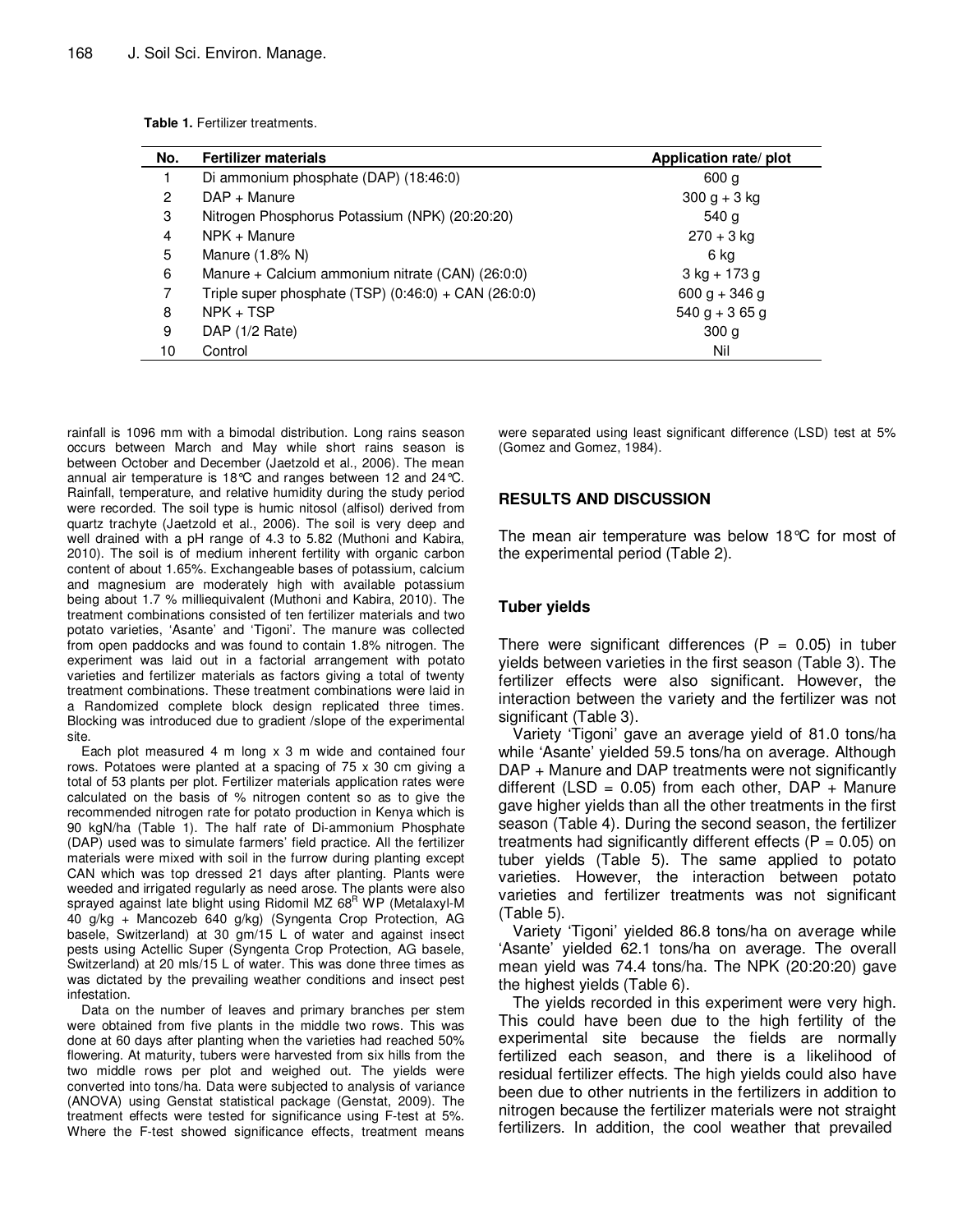| Year | Month     | No. of rainy days | Monthly rainfall (mm) | Temperature $(°C)$ | <b>RH</b> |
|------|-----------|-------------------|-----------------------|--------------------|-----------|
| 2008 | January   | 11                | 80.3                  | 16.11              | 67.81     |
| 2008 | Feb       | 6                 | 72.0                  | 16.01              | 64.85     |
| 2008 | March     | 15                | 304.1                 | 16.10              | 69.53     |
| 2008 | April     | 11                | 323.1                 | 15.43              | 69.23     |
| 2008 | May       | 7                 | 51.3                  | 15.47              | 67.23     |
| 2008 | June      | 3                 | 8.3                   | 12.94              | 70.77     |
| 2008 | July      | 12                | 60.5                  | 12.56              | 77.10     |
| 2008 | August    | 4                 | 14.0                  | 18.97              | 66.84     |
| 2008 | September | 6                 | 79.8                  | 15.50              | 68.87     |
| 2008 | October   | 13                | 194.2                 | 15.39              | 73.37     |
| 2008 | November  | 8                 | 69.9                  | 15.88              | 69.93     |
| 2008 | December  |                   | 88.3                  | 16.74              | 88.31     |
| 2009 | January   | 3                 | 21.7                  | 16.80              | 64.80     |
| 2009 | February  | 3                 | 21.0                  | 16.70              | 61.50     |
| 2009 | March     | 3                 | 61.9                  | 18.10              | 65.20     |
| 2009 | April     | 13                | 212.8                 | 17.00              | 71.20     |
| 2009 | May       | 17                | 180.1                 | 15.40              | 72.90     |
| 2009 | June      | 7                 | 66.5                  | 14.90              | 70.30     |
| 2009 | July      | 11                | 46.2                  | 14.00              | 74.70     |
| 2009 | August    |                   |                       | 14.10              | 51.60     |
| 2009 | September | 3                 | 37.8                  | 16.20              | 67.97     |
| 2009 | October   | 11                | 138.4                 | 15.42              | 74.10     |
| 2009 | November  | 11                | 111.1                 | 15.90              | 72.30     |
| 2009 | December  | 12                | 142.8                 | 16.02              | 73.90     |

**Table 2.** Weather conditions at Tigoni during the study period.

**Table 3.** Analysis of variance for total tuber yields (ton/ha) for the first season (October, 2008 to February, 2009).

| Source of variation   | df  | SS       | ms      | vr    | Fpr     |
|-----------------------|-----|----------|---------|-------|---------|
| <b>Block stratum</b>  | 2   | 4240.8   | 2120.4  | 4.13  |         |
| Block.*Units* stratum |     |          |         |       |         |
| Variety               |     | 41456.4  | 41456.4 | 80.83 | $-.001$ |
| Fertilizer            | 9   | 24534.3  | 2726.0  | 5.32  | $-.001$ |
| Variety. Fertilizer   | 9   | 3282.4   | 364.7   | 0.71  | 0.699   |
| Residual              | 338 | 173357.1 | 512.9   |       |         |
| Total                 | 359 | 246871.0 |         |       |         |

during the experimental period could have contributed to these high yields. Cool temperatures are known to enhance tuberization in potatoes and to lengthen the growing period hence more yields (Acquaah, 2007).

#### **Number of leaves per stem**

In the first season, the fertilizer materials, the varieties, and the interaction between fertilizers and varieties were all significant (P =  $0.05$ ) (Table 7). In NPK + TSP and DAP half rate, there were no significant  $(P = 0.05)$ differences in the number of leaves per stem between the

two potato cultivars (Figure 1).

During the second season, the fertilizer materials, the varieties, and the interaction between fertilizers and varieties were all significant  $(P = 0.05)$  (Table 8).

The greatest differences in leaves per stem between the two potato cultivars were found in NPK  $+$  Manure, Manure + CAN, and TSP + CAN fertilizers (Figure 2). In both seasons, variety 'Tigoni' had significantly  $(P = 0.05)$ higher number of leaves per stem than 'Asante' (Table 9).

The differences between cultivars 'Tigoni' and 'Asante' in terms of leaves per stem could be due to genetic differences between them. Generally, cultivar 'Tigoni' is taller and has more foliage than cultivar 'Asante'.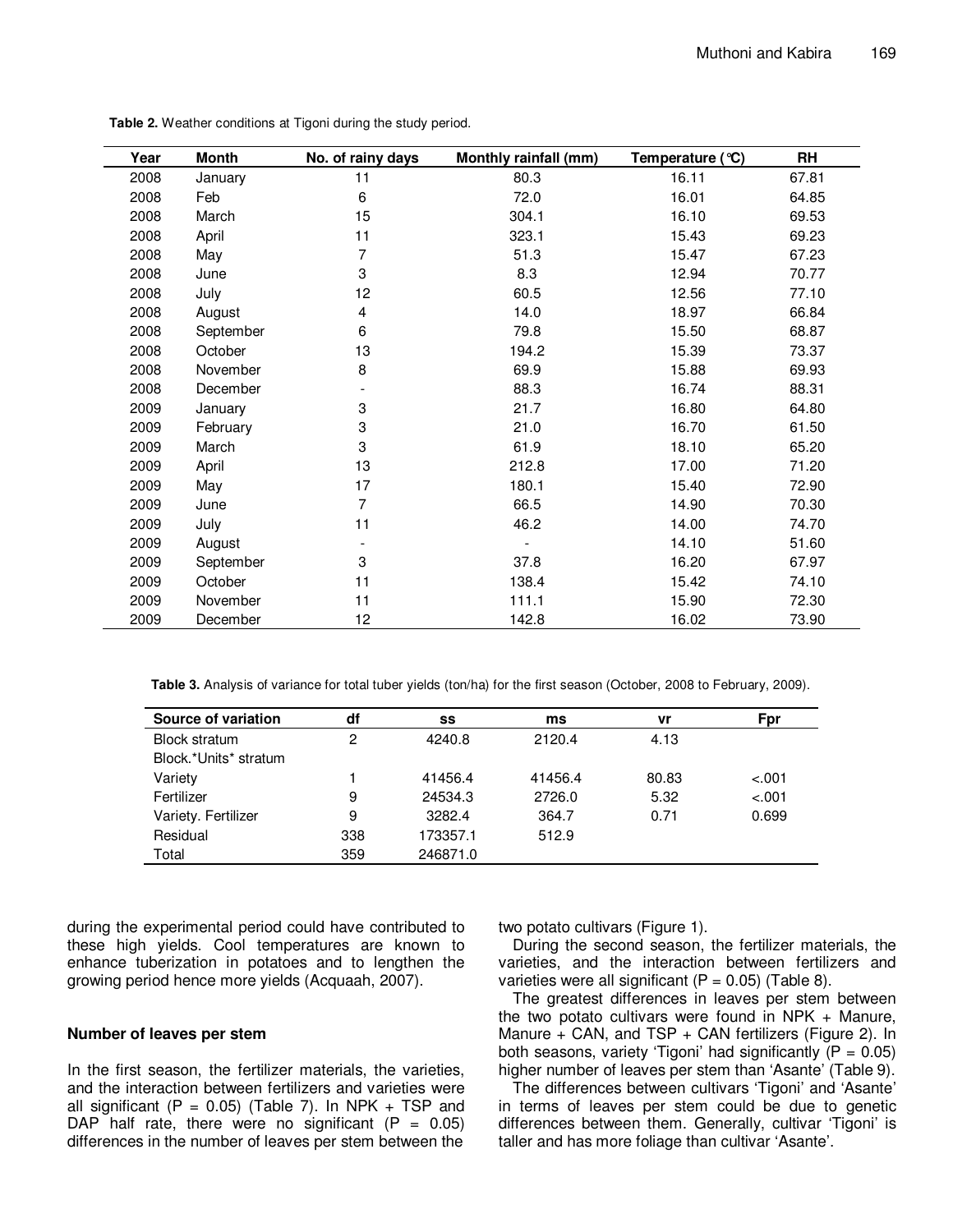| <b>Fertilizer</b>            | Mean tuber vields (tons/ha) |
|------------------------------|-----------------------------|
| $DAP + Manuel$               | 83.7a                       |
| DAP(18:46:0)                 | 78.0ab                      |
| NPK (20:20:20)               | 77.0ab                      |
| $TSP(0:46:0) + CAN (26:0:0)$ | 75.8ab                      |
| NPK + Manure                 | 68.7bc                      |
| Manure                       | 68.3 <sub>bc</sub>          |
| Manure + $CAN$ ( $26:0:0$ )  | 66.4 <sub>bc</sub>          |
| $NPK + TSP$                  | 70.0 <sub>bc</sub>          |
| DAP(1/2 Rate)                | 59.4cd                      |
| Control                      | 55.2d                       |
| Mean yield                   | 70.3                        |
| $%$ CV                       | 6.0                         |
| <b>LSD</b>                   | 10.5                        |

**Table 4.** Effects of fertilizers on mean tuber yield for the first season (October, 2008 to February, 2009).

Within a column, values followed by the same letter are not significantly different at LSD = 0.05.

Table 5. Analysis of variance for tuber yields during the second season (April, 2009 to August, 2009).

| Source of variation   | df  | SS       | ms      | vr     | Fpr     |
|-----------------------|-----|----------|---------|--------|---------|
| <b>Block stratum</b>  | 2   | 6036.1   | 3018.0  | 8.28   |         |
| Block.*Units* stratum |     |          |         |        |         |
| Variety               |     | 54935.5  | 54935.5 | 150.75 | $-.001$ |
| Fertilizer            | 9   | 117673.9 | 1963.8  | 5.39   | $-.001$ |
| Variety. Fertilizer   | 9   | 4602.1   | 511.3   | 1.40   | 0.185   |
| Residual              | 338 | 123174.1 | 364.4   |        |         |
| Total                 | 359 | 206421.7 |         |        |         |

**Table 6.** Effects of fertilizer on mean tuber yield for the second season (April, 2009 to August, 2009).

| <b>Fertilizer</b>             | Mean tuber yields (tons/ha) |
|-------------------------------|-----------------------------|
| NPK (20:20:20)                | 85.9 a                      |
| TSP $(0:46:0) + CAN (26:0:0)$ | 83.0 a                      |
| DAP + Manure                  | 81.2 ab                     |
| DAP (18:46:0)                 | 79.8 abc                    |
| NPK (20:20:20) + TSP (0:46:0) | 72.5 bcd                    |
| NPK + Manure                  | 70.8 cd                     |
| Manure                        | 67.4 d                      |
| Manure + $CAN (26:0:0)$       | 68.9 d                      |
| DAP $(1/2$ rate)              | 69.4 d                      |
| Control                       | 65.2 d                      |
| Mean yield                    | 74.4                        |
| $%$ CV                        | 6.7                         |
| <b>LSD</b>                    | 8.85                        |

Within a column, values followed by the same letter are not significantly different from each other at  $LSD = 0.05$ .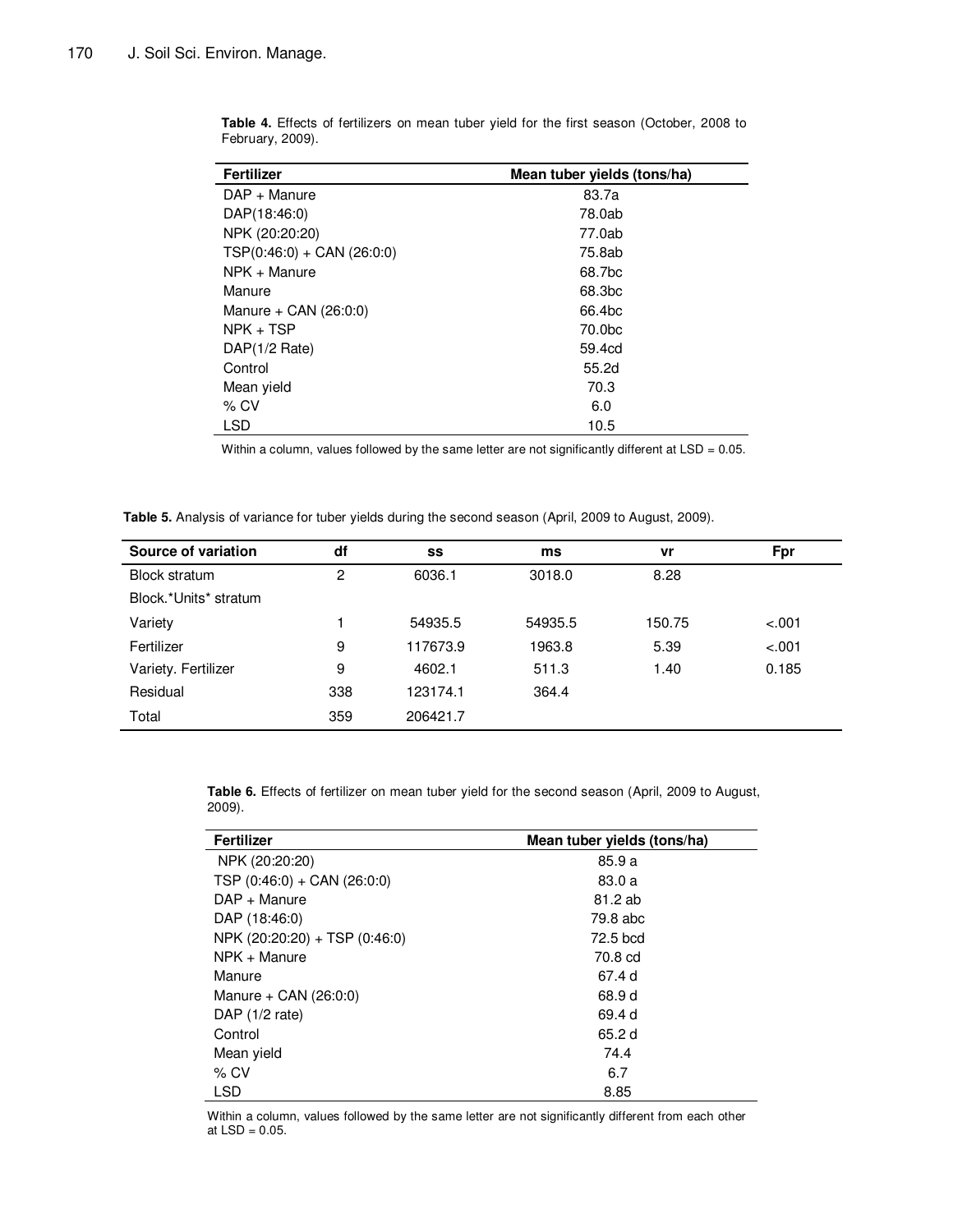| <b>Source</b>        | df             | SS      | ms      | vr     | Fpr     |
|----------------------|----------------|---------|---------|--------|---------|
| <b>Block</b>         | $\overline{c}$ | 927.05  | 463.52  | 38.78  |         |
| Fertilizer           | 9              | 317.85  | 35.32   | 2.96   | 0.002   |
| Variety              |                | 1795.85 | 1795.85 | 150.27 | < 0.001 |
| Fertilizer x variety | 9              | 406.41  | 45.16   | 3.78   | < 0.001 |
| Residual             | 278            | 3322.42 | 11.95   |        |         |
| Total                | 299            | 6769.59 |         |        |         |

**Table 7.** Analysis of variance. Leaves per stem for the first season (October, 2008 to February, 2009).

LSD for interaction 2.485.



**Figure 1.** Leaves per stem during the first season.

**Table 8.** Analysis of variance: Leaves per stem during the second season (April, 2009 to August, 2009).

| <b>Source</b>        | df  | SS       | ms       | vr     | Fpr     |
|----------------------|-----|----------|----------|--------|---------|
| <b>Block</b>         | 2   | 981.087  | 490.543  | 60.99  |         |
| Fertilizer           | 9   | 1726.350 | 191.817  | 23.85  | $-.001$ |
| Variety              |     | 2964.163 | 2964.163 | 368.56 | $-.001$ |
| Fertilizer x variety | 9   | 457.470  | 50.830   | 6.32   | $-.001$ |
| Residual             | 278 | 2235.847 | 8.043    |        |         |
| Total                | 299 | 8364.917 |          |        |         |

LSD for interaction 2.039.

Differences in the effects of the fertilizer materials could have been due to other nutrients in the fertilizers in addition to nitrogen because the fertilizer materials were not straight fertilizers. Nitrogen in the presence of adequate phosphorus and potassium stimulates canopy growth, leaves and branches. This is through production of extra leaves and branches, extension of leaf area duration and expansion of leaf area. Nitrogen needs to be present from emergence to flowering to promote rapid canopy growth (White et al., 2007).

#### **Number of primary branches per stem**

There were no significant differences among the fertilizer treatments on the number of primary branches per stem during the first season (Table 10). However, varieties showed significant differences  $(P = 0.05)$  while the interaction between fertilizer and varieties was not significant.

Generally, variety 'Tigoni' had significantly higher number of primary branches than 'Asante' (Table 11).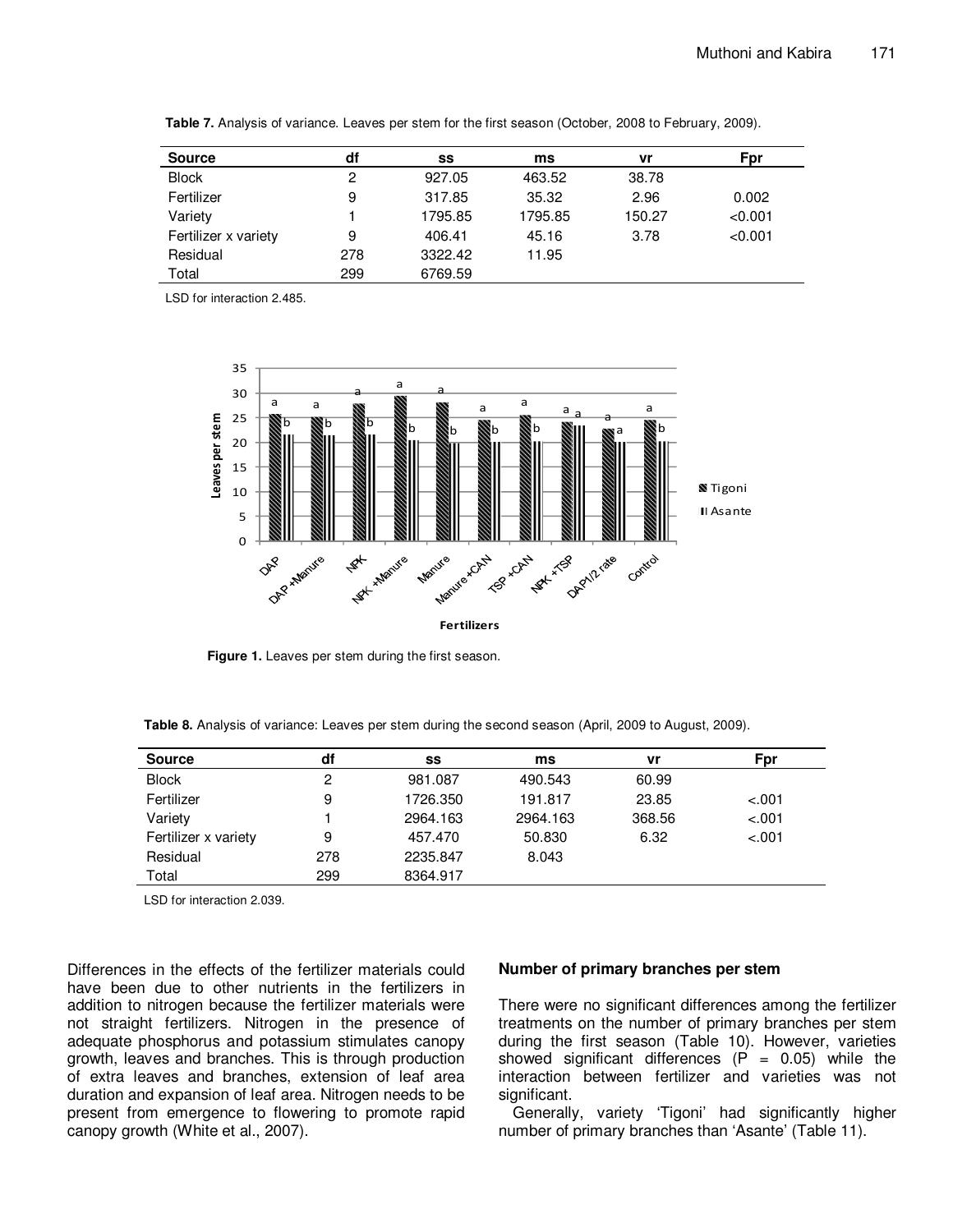

**Figure 2.** Leaves per stem during the second season.

**Table 9.** Mean leaves per stem for the two potato cultivars in both seasons.

| <b>Cultivar</b> | Season 1 | Season 2 |
|-----------------|----------|----------|
| Tigoni          | 25.72    | 27.23    |
| Asante          | 20.83    | 20.94    |
| LSD(0.05)       | 0.786    | 0.645    |

**Table 10.** Analysis of variance: Primary branches per stem during the first season (October, 2008 to February, 2009).

| <b>Source</b>        | df  | SS       | SS      | vr    | Fpr     |
|----------------------|-----|----------|---------|-------|---------|
| <b>Blocks</b>        | 2   | 30.780   | 15.390  | 2.34  |         |
| Fertilizer           | 9   | 66.733   | 7.415   | 1.13  | 0.342   |
| Variety              |     | 225.333  | 225.333 | 34.32 | $-.001$ |
| Fertilizer x variety | 9   | 32.933   | 3.659   | 0.56  | 0.831   |
| Residual             | 278 | 1825.220 | 6.566   |       |         |
| Total                | 299 | 2181.000 |         |       |         |

**Table 11.** Varietal differences in primary branches per stem (first season).

| Variety        | .            | Asante | /ሰ ሰ5ነ     |
|----------------|--------------|--------|------------|
| /stem<br>∍ ∩מר | רפ<br>י ט. ד | 12.63  | <b>SRC</b> |

There were significant differences among the fertilizer treatments on the number of primary branches per stem during the second season (Table 12). Varieties were also significantly different ( $P = 0.05$ ). However, the interaction between fertilizer and varieties was not significant.

Generally, variety 'Tigoni' had significantly higher number of branches than 'Asante' (Table 13).

The NPK + Manure treatment gave the highest number of branches per stem, although there were no significant differences between this treatment and DAP + Manure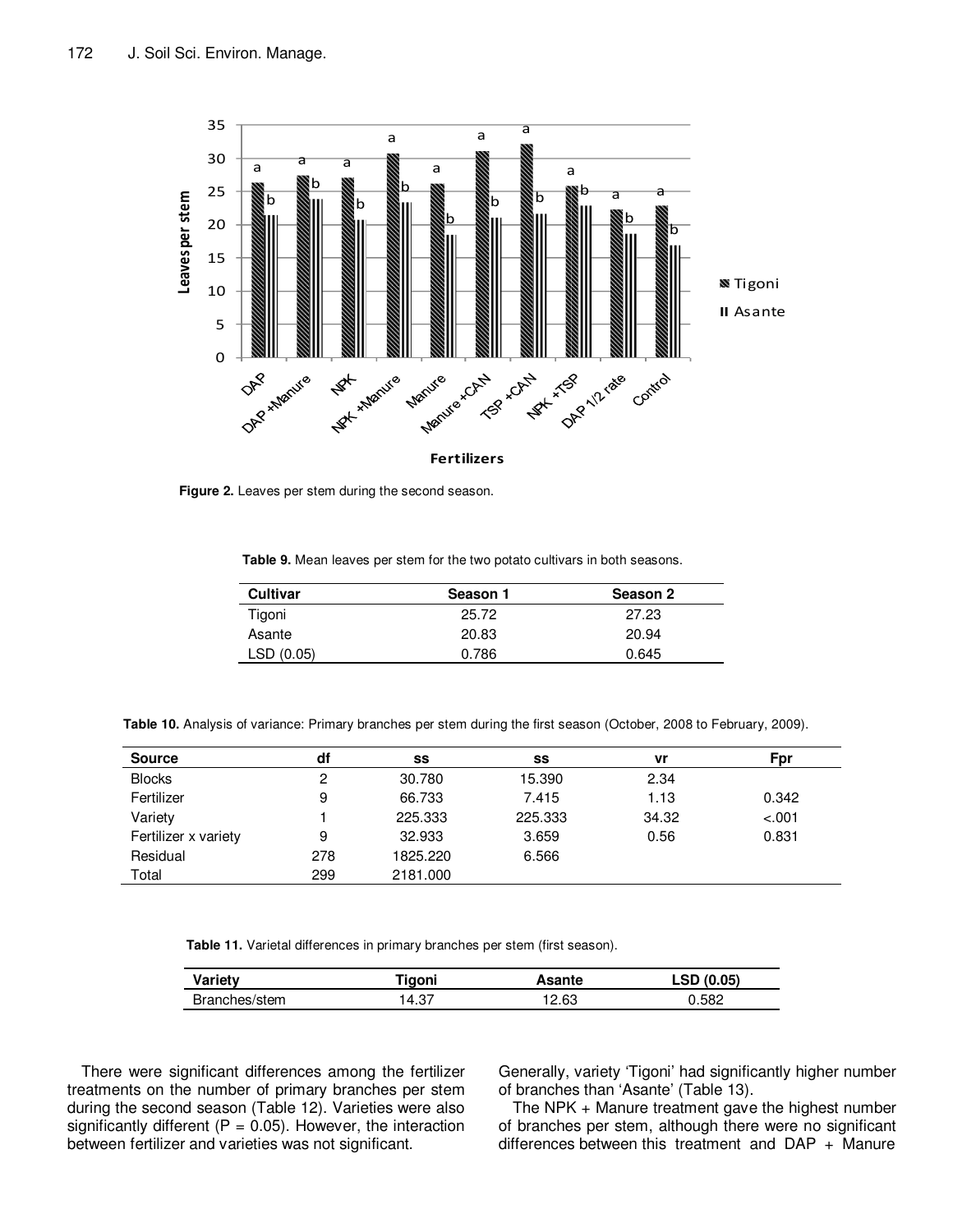| <b>Source</b>        | df  | SS       | ms      | vr     | Fpr     |
|----------------------|-----|----------|---------|--------|---------|
| <b>Block</b>         | 2   | 63.447   | 31.723  | 8.88   |         |
| Fertilizer           | 9   | 242.187  | 26.910  | 7.53   | $-.001$ |
| variety              |     | 507.000  | 507.000 | 141.89 | $-.001$ |
| Fertilizer x variety | 9   | 50.600   | 5.622   | 1.57   | 0.123   |
| Residual             | 278 | 993.353  | 3.573   |        |         |
| Total                | 299 | 1856.587 |         |        |         |

**Table 12.** Analysis of variance: Branches per stem during the second season (April, 2009 to August, 2009).

**Table 13.** Varietal differences in branches per stem during the second season (April, 2009 to August, 2009).

| <b>Variety</b> | Tigoni | Asante | LSD(0.05) |
|----------------|--------|--------|-----------|
| Branches/stem  | 15.41  | 12.81  | 0.43      |

**Table 14.** Effects of fertilizer materials of branches per stem during the second season (April, 2009 to August, 2009).

| <b>Fertilizer materials</b> | Mean branches per stem |
|-----------------------------|------------------------|
| NPK + Manure                | 15.17 a                |
| DAP + Manure                | 15.13 ab               |
| <b>DAP</b>                  | 15.13 ab               |
| $NKP + TSP$                 | 14.60 abc              |
| $TSP + CAN$                 | 14.17 abcd             |
| <b>NPK</b>                  | 14.07 bcd              |
| Manure + CAN                | 13.67 cd               |
| Manure                      | 13.57 cd               |
| DAP(1/2 Rate)               | 13.33 d                |
| Control                     | 12.23 e                |
| Grand mean                  | 14.11                  |
| %CV                         | 13.4                   |
| LSD(0.05)                   | 0.961                  |

and DAP alone (Table 14).

The differences between cultivars 'Tigoni' and 'Asante' in terms of number of primary branches per stem could be due to genetic differences between them. Generally, cultivar 'Tigoni' is taller and has more foliage than cultivar 'Asante'. Differences in the effects of the fertilizer materials could have been due to other nutrients in the fertilizers in addition to nitrogen because the fertilizer materials were not straight fertilizers.

#### **ACKNOWLEDGEMENT**

The authors acknowledge the assistance of technicians who assisted in field work. The authors are grateful to KARI seed Unit, Tigoni, who funded the study.

## **RECOMMENDATIONS**

The experiment need to be repeated on farmers' fields

where the masking effects of the residual fertilizers can be eliminated. In addition, the cost of different fertilizer combinations needs to be evaluated so as to make the most profitable recommendations to potato growers in Kenya.

#### **REFERENCES**

- Acquaah G (2007). Principles of plant genetics and breeding. Blackwell Publishing Limited, Malden, MA. p. 538.
- Centro Internacional de la Papa (CIP) (2006). World potato atlas [Online]. The attempt of the Available at the attempt of the attempt of the attempt of the attempt of the attempt of the attempt of the attempt of the attempt of the attempt of the attempt of the attempt of the attempt of https://research.cip.cgiar.org/confluence/display/wpa/Kenya.
	- (Accessed on 25 March 2010). CIP, Lima, Peru.
- GenStat (2009). GenStat for Windows. Lawes Agricultural Trust, Rothamsted Experimental Station, Harpenden, UK.
- Jaetzold R, Schmidt H, Hornetz B, Shisanya C (2006). Farm Management Handbook of Kenya. Vol. II. Natural Conditions and Farm Management Information. 2nd Edition. Part B. Central Kenya. Subpart B2. Ministry of Agriculture, Nairobi, Kenya. pp. 61-65.